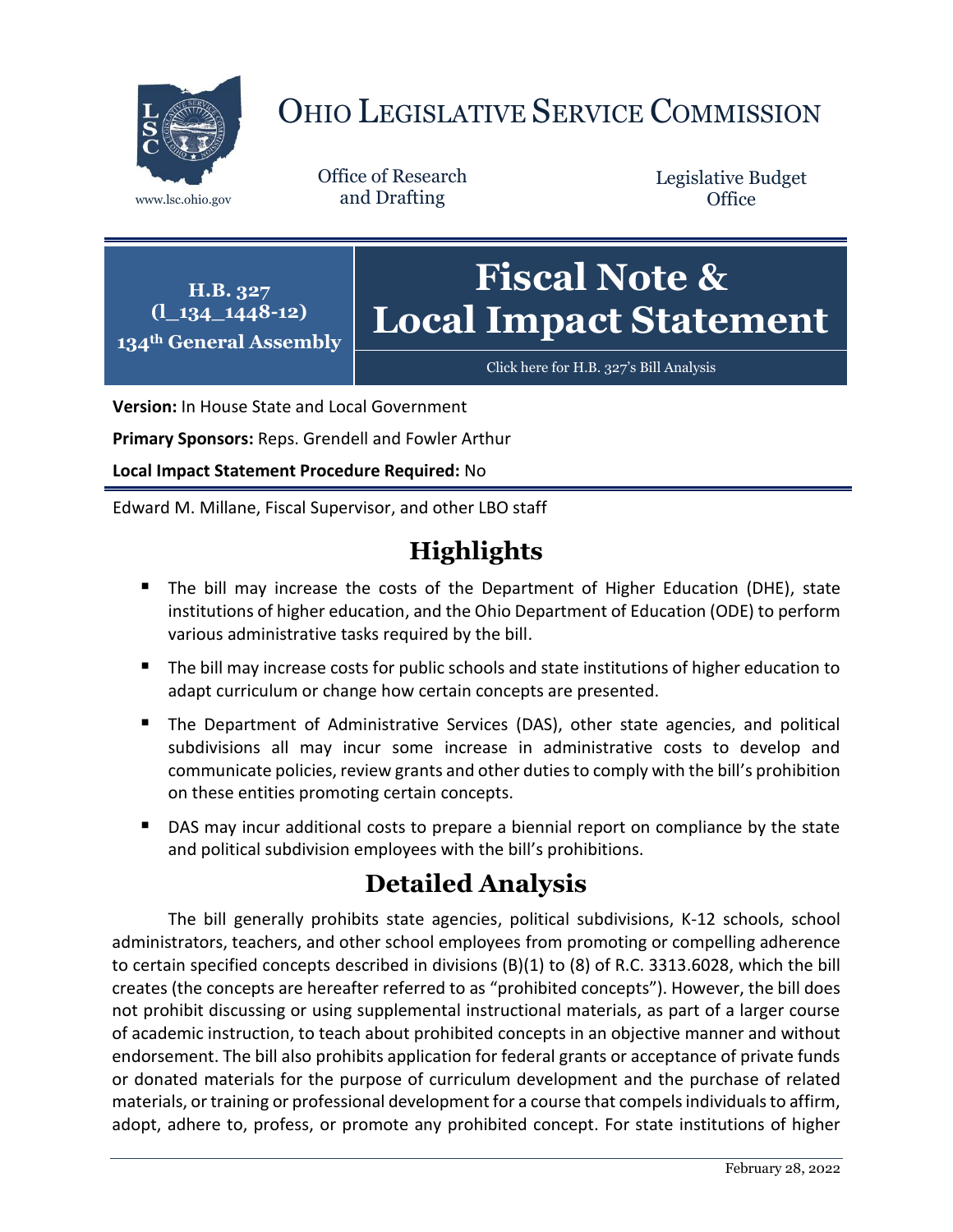education, the bill prohibits any state moneys from being spent in support or the promotion of any prohibited concept. It also prohibits the institutions from including in new student or freshman orientation teaching, instruction, or training that promotes or compels adherence to prohibited concepts, and from requiring that a student complete a course containing instruction on prohibited concepts as a condition of selecting a major in any undergraduate program. It also specifically permits a student to file a complaint with a state institution using the institution's existing standard grievance process and establishes the right to appeal the institution's decision to the Chancellor of Higher Education. Finally, the bill prescribes various penalties and sanctions for violating the bill's prohibitions.

#### **State higher education institutions and DHE**

The administrative costs of the Department of Higher Education (DHE) and state institutions of higher education may increase to perform various tasks. DHE must develop a policy and establish rules regarding its implementation for incorporating the requirements of diversity, equity, and inclusion efforts, and prepare a biennial report to the General Assembly regarding compliance, including detailed information for each violation of the bill by state institutions of higher education. Under the bill, the report must be submitted to the General Assembly not later than June 30 in each even-numbered year, beginning in 2024. Additionally, DHE must review any appeals from students whose complaints are denied by a state institution under the bill's proposed student complaint and appeal process.

State institutions are required to update their policies on faculty tenure; review their grant and scholarship programs to identify which programs may require grant or scholarship recipients, as a condition of receiving a grant from the entity, to certify that the recipient will not use grant funds to promote or compel adherence to prohibited concepts; review all employee training programs in diversity, equity, or inclusion (including those provided by a third party); communicate the Chancellor's policy to all employees; and ensure prohibited concepts are not advocated, acted upon, or promoted by the institution, by employees during work hours, or by contractors hired to provide training to employees. Additionally, state institutions must annually review and assess compliance with the policy and submit a report to DHE. State institutions may also incur some cost to adapt courses or change how certain concepts are presented to students or employees to comply with the bill, depending on implementation decisions made by the institutions, and investigate any complaint made by a student under the bill's proposed student complaint and appeal process.

#### **K-12 schools and the Department of Education**

The administrative costs of the Ohio Department of Education may increase to assist the State Board of Education with certain tasks the bill requires. The State Board must prepare an annual report to the General Assembly regarding compliance with the bill. Under the bill, the report must be submitted to the General Assembly by June 30 each year, beginning in 2023. The State Board must adopt rules to govern implementation of and monitor compliance with the bill and amend the licensure code of professional conduct to include conduct prohibited in the bill as unbecoming actions. It also prohibits the State Board from adopting any standards, model curricula, professional development or classroom resources, or assessments promoting or compelling compliance with any of the prohibited concepts.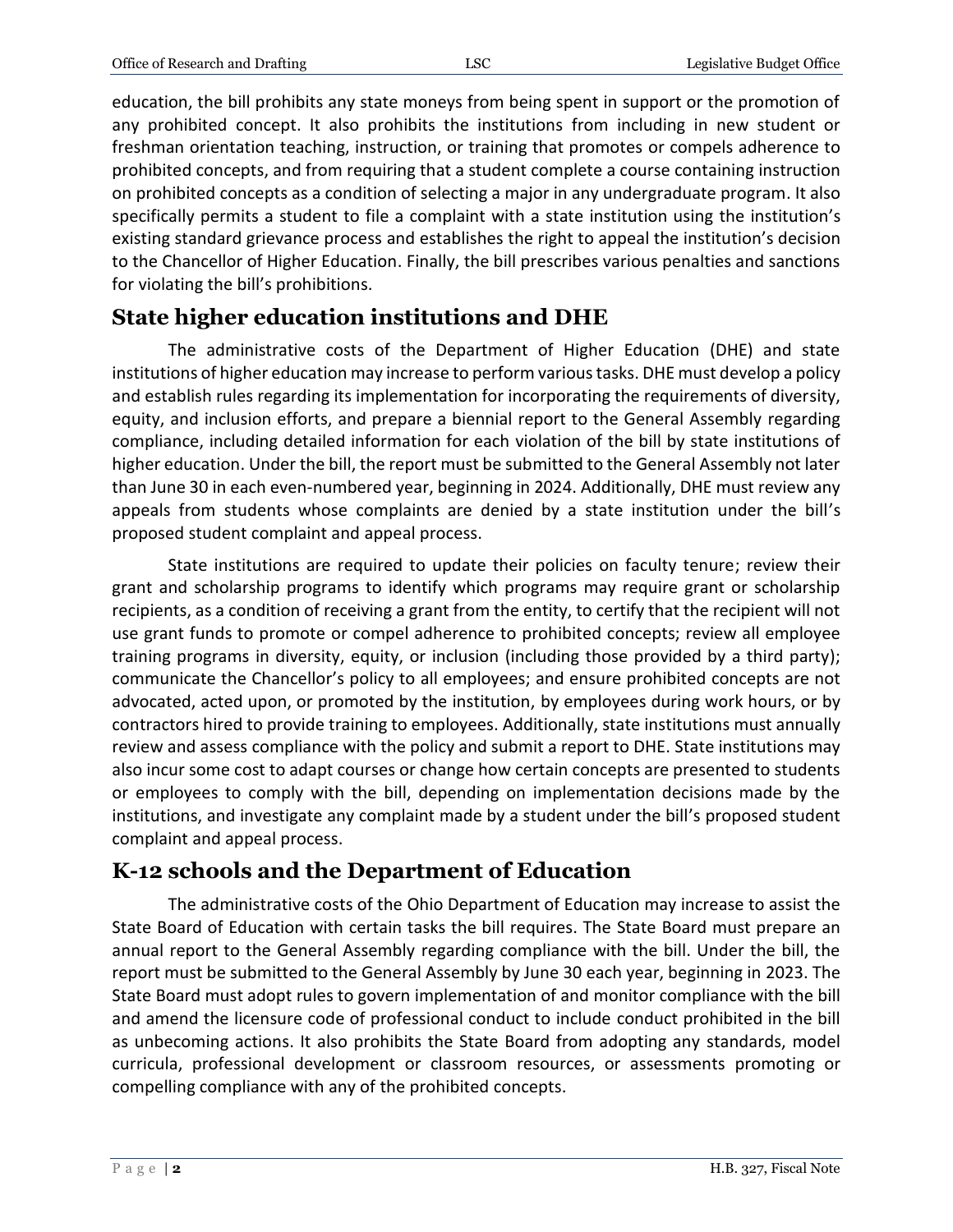There also may be some minimal cost for school districts and other public schoolsto adapt curriculum or change how certain concepts are presented to students or employees to comply with the bill, depending on implementation decisions made by districts and schools. The bill requires school district boards of education or school governing authorities to annually adopt a policy approving a list of activities that are consistent with the bill's code of conduct provisions, which may also increase administrative costs for school districts and other public schools.

#### **Department of Administrative Services, state agencies, and political subdivisions**

The Department of Administrative Services (DAS), other state agencies, and political subdivisions all may incur some increase in administrative costs under the bill. Under the bill, DAS must develop a policy to ensure that state agencies and political subdivisions do not offer teaching, instruction, or training promoting any of the prohibited concepts. The policy must also incorporate the requirements of diversity and inclusion efforts. Once developed, the bill requires DAS to submit the policy to the Joint Committee on Agency Rule Review (JCARR) for approval, which must hold at least one hearing on the policy and vote on it.<sup>1</sup>

The bill requires state agencies and political subdivisions to issue the approved policy to all employees, review compliance with the policy annually, and annually submit a report to DAS regarding each entity's compliance. The bill also requires these entities to review the various grant programs each offers to identify which programs may require grant recipients, as a condition of receiving a grant from the entity, to certify that the recipient will not use grant funds to promote any of the prohibited concepts. For DAS, the responsibility for carrying out the requirements of the bill would fall to the State Human Resources Division. In addition to the costs related to the tasks above, DAS may incur additional costs to prepare a biennial report regarding compliance with the bill by state and political subdivision employees. Under the bill, the report must be submitted to the General Assembly not later than June 30 in each even-numbered year, beginning in 2024.

## **Synopsis of Fiscal Effect Changes**

- The substitute bill  $(I_134_1448-12)$  may increase the previous bill's  $(I_134_1448-7)$ administrative costs for school districts and other public schools by requiring the annual adoption of a policy of approved activities consistent with the bill's code of conduct provisions and for the Ohio Department of Education (ODE) by requiring the State Board of Education to amend the licensure code of professional conduct to include conduct prohibited in the bill as unbecoming actions.
- The substitute bill delays potential administrative costs for ODE by extending the first filing of the State Board's annual compliance report from June 30, 2022, to June 30, 2023, and for the Chancellor of Higher Education and the Department of Administrative Services (DAS) by extending their first filing deadlines for their respective biennial compliance reports from November 30, 2022, to June 30, 2024.

 $\overline{a}$ 

<sup>&</sup>lt;sup>1</sup> JCARR members are paid a per diem of \$150 for committee work on days when there is not a voting session for their chamber and reimbursed for necessary committee-related travel expenses.